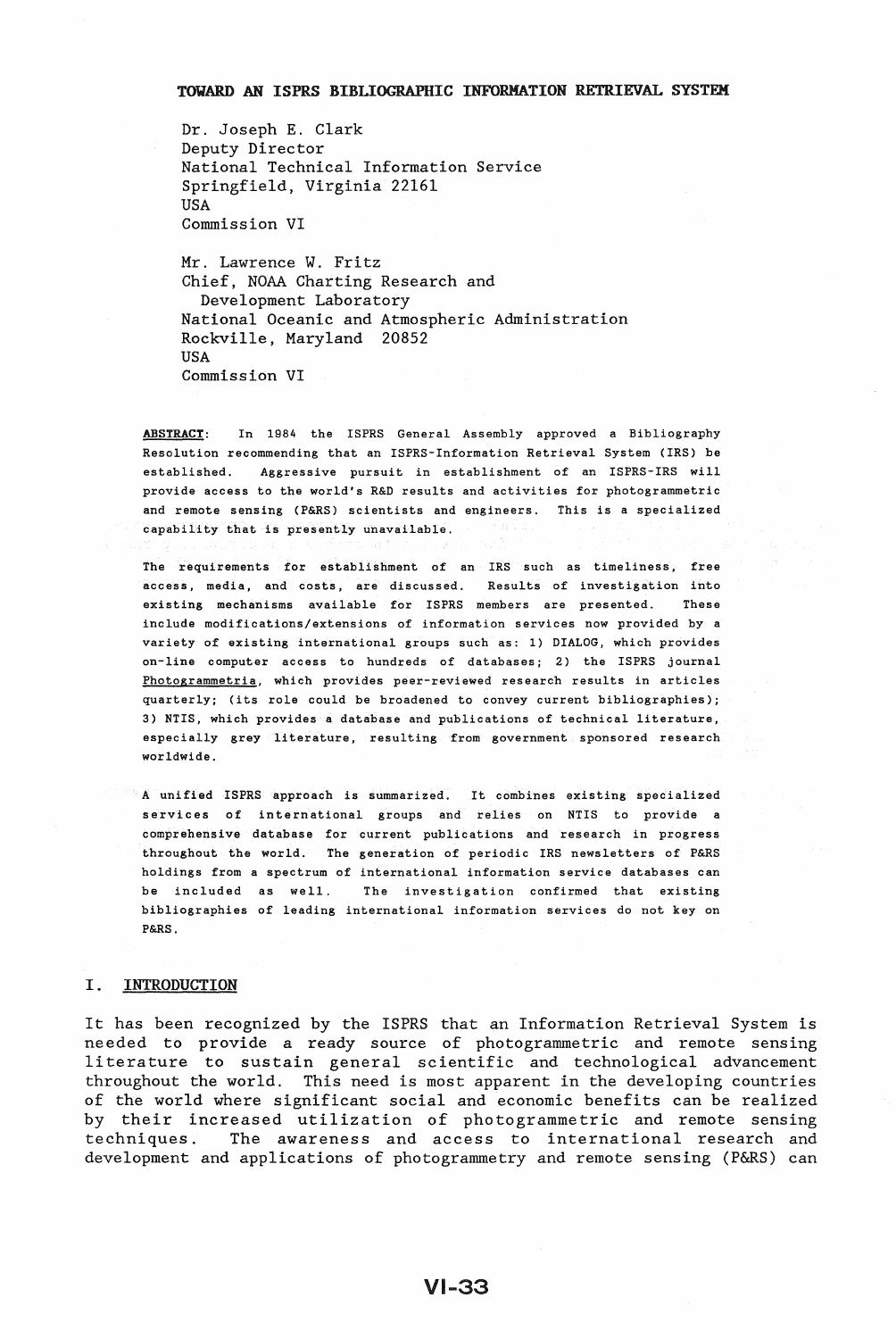serve to promote further improved data quality and information products for all nations. In light of the above, the ISPRS General Assembly approved a resolution at its XV General Assembly at Rio de Janeiro, Brazil, for Commission VI, Working Group VI/6 to pursue the following tasks:

- a) to establish an ISPRS Information Retrieval System;
- b) to guarantee IRS access to all ISPRS members;<br>c) to provide IRS access free of charge to dev
- c) to provide IRS access free of charge to developing countries and other countries providing input to the database.

The task is formidable and will require financial support for its implementation: However, the goals are worthy and achievable if ISPRS takes advantage of many existing worldwide mechanisms. specialized capability will be needed to aggregate the existing sources of photogrammetric and remote sensing literature into a dedicated P&RS database. To develop the P&RS IRS requires a clear understanding of the following five primary user needs and system requirements: a) content; b) context; c) timeliness; d) accessibility and media; e) cost/"free" access.

## II. USER NEEDS AND SYSTEM REQUIREMENTS

### A. CONTENTS

Defining the specific needs of ISPRS users can be approached through a model based on the user's ultimate need for answers to enable a decision ... perhaps deciding on the best theory to explain an observation, the right choice of measurement conditions, or simply which publication should be read next. Thus, ISPRS users of information systems enter information retrieval systems with questions they want answered: who, what, where, when, why or how. A simple model of the user's behavior would have three elements:

- awareness of the information system's existence and its contents,
- answers derived by the user from the system, and
- action based on the answers the user derived from the system.

Ideally, a bibliographic information system would contain all of the answers that an ISPRS member would possibly need on a subject. In practice, bibliographic systems usually contain only that information which is essential to most users, i.e., a full bibliographic citation: title, author, organization name and address, abstract and key words.

These bibliographic information elements will ultimately point the user to some publication. Access to the full text of the publication may then be necessary. Just as the bibliographic information may have been accessed electronically, or in paper or microfiche form, the full text of the publication might be available in one or more of these forms.

Information databases have been established to serve several scientific and engineering needs. In addition to bibliographic databases are databases of software and databases of numerical data. Currently P&RS software programs and numerical data sets are of quite limited availability in existing information systems whereas P&RS bibliographic holdings are quite common albeit scattered. We assume that eventually, given a larger market demand, the ISPRS IRS could address the holding of relevant software programs and computerized data sets.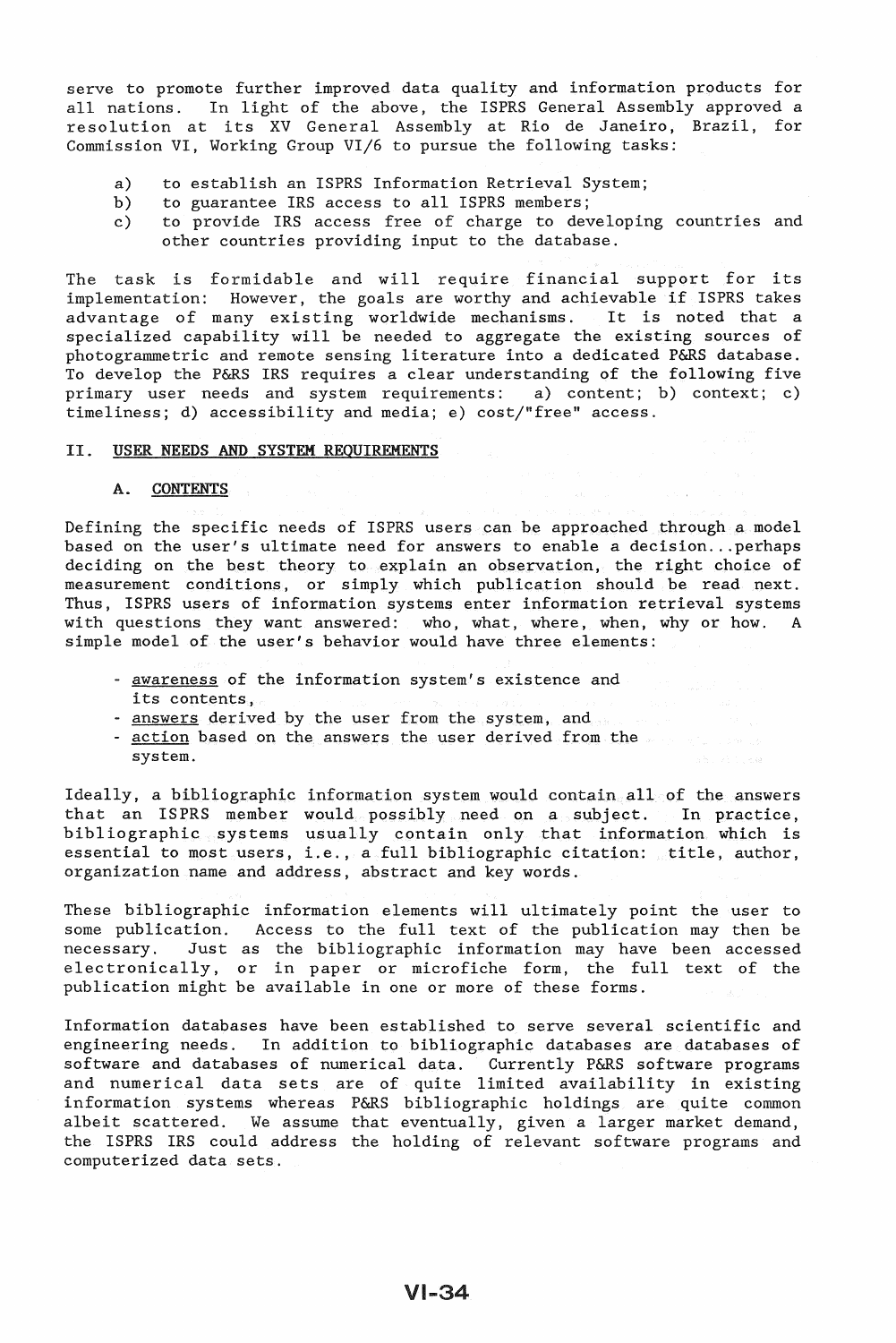## B. CONTEXT

Photogrammetry and remote sensing are specialized fields of science and engineering with a broad constituency of users and practitioners in related disciplines such as cartography, surveying, geodesy and image processing. The applications of P&RS are expanding further into the fields of medicine and quality engineering for industry because of its noncontact information gathering capabilities.

To address this broad field with a P&RS information system will require the development of an access taxonomy and a set of keywords that will serve as the lexicon for an IRS user. Currently few scientific and technical databases identify P&RS as a primary subject area. Instead these databases contain P&RS information in a variety of subtopics of primary subject areas such as: Space technology; photography and recording devices; natural resources and earth sciences; computers, control and information theory; etc.

An initial taxonomy could divide P&RS into subtopics of:

- 1. Sensors
- 2. Recording and storage
- 3. Processors
- 4. Graphics and reproduction

Each of these subtopics could be further subcategorized into:

- a. Applications (by disciplinary field)
- b. Research and Development
- c. Education and training

We suggest that a Commission VI Working Group be formed comprised of P&RS subject matter experts. It would develop the overall taxonomy to aggregate a specialized subject area for P&RS and the accompanying set of keywords. This activity will create the bounds for an ISPRS IRS.

Properly identified, keywords and specific combinations of keywords will open the vast stores of existing information systems to provide P&RS information uncluttered with similar but irrelevant topics. For example, the singular use of the keywords GIS (Geographic Information Systems) will access thousands of documents of which few actually identify any relevance or dependence on P&RS. However, the keywords combination of GIS and Remote However, the keywords combination of GIS and Remote Sensing will isolate the ISPRS relevant documents readily.

## C. TIMELINESS OF INPUT AND OUTPUT

Ideally, input to the ISPRS information system would be accomplished the instant that the publication is completed. Similarly, access to the system and its output would be immediately available worldwide. Such an ideal system is possible in today's "information age" by the use of computers and telecommunications. Barriers to its establishment lie in its cost and in our human frailties.

In practice, most systems are updated daily, weekly, monthly, quarterly or annually. The frequency of updates is determined primarily by user needs and the availability of resources.

Newsletters are often published weekly or monthly in order to keep users aware of new information. Computerized bibliographic systems and technical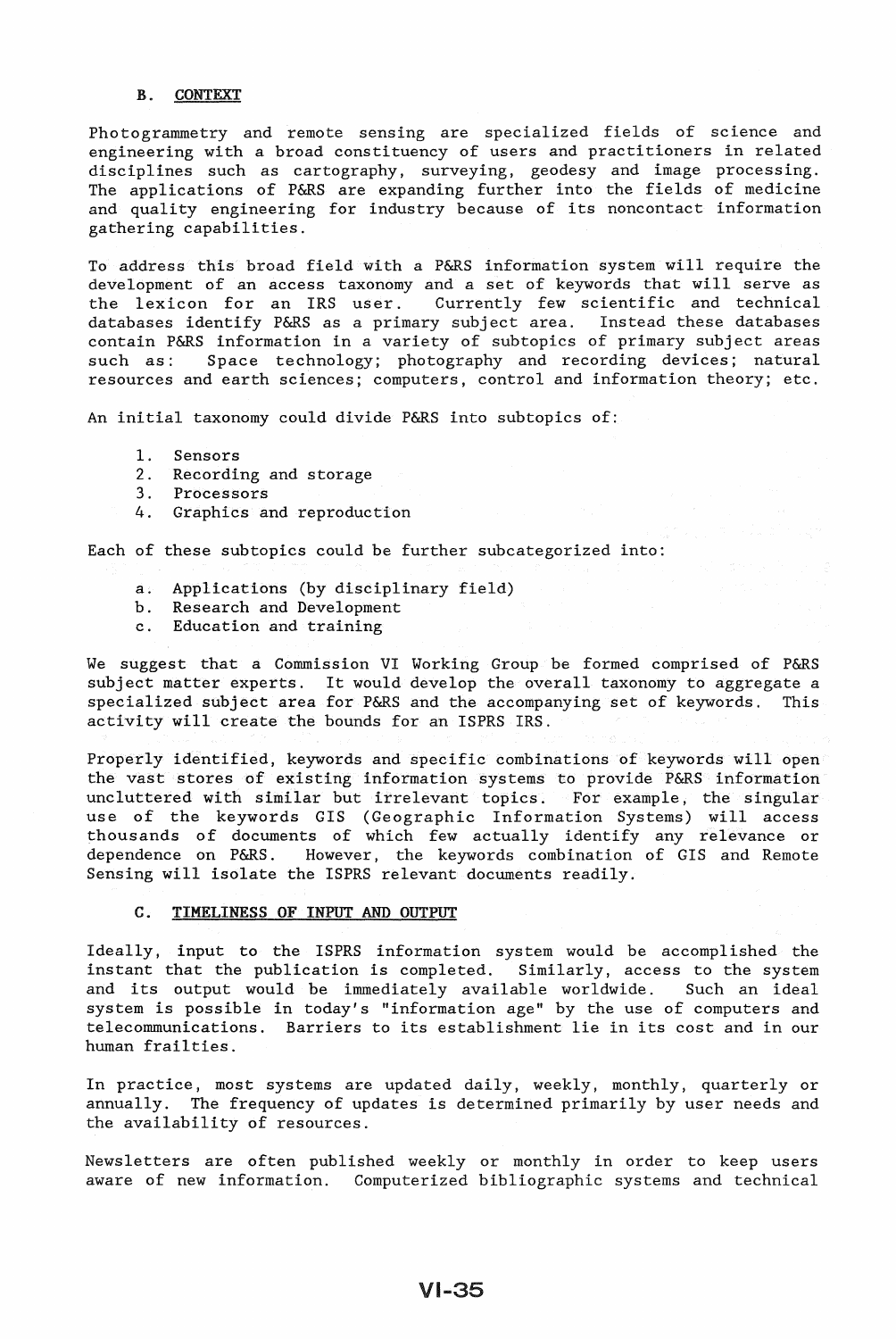journals are often updated monthly or quarterly. Annual updates are common with directories, cumulative indices and such basic bibliographic references.

Speediest access and delivery of information is by electronic means. Phys ical records in paper or microfiche must be delivered by mail, so delivery time is measured in days, weeks, or sometimes in months. In some systems, access to information is by electronic means, and an order can be placed electronically for the full text of a publication which is then praced erectronically for the fair coke of a pastroacion which is enon-<br>delivered by airmail. This balances cost and speed in a way that is attractive to many users. Likewise, since telephones are common in most parts of the world, a telephone call to an author is sometimes a very quick and relatively inexpensive way to share the details of the latest technical information.

## D. ACCESSIBILITY

For the most part, scientific information flows freely worldwide. On the other hand, engineering and technological information is sometimes subject to restricted flow, because of its commercial or proprietary nature, or because of patent or copyright restrictions, or because of its classification as vital to national security and defense. We assume that the ISPRS system will not contain proprietary or classified information. We also assume that the system will provide for protection of intellectual property rights, especially copyright.

Significant barriers to access and use may also be presented by language differences. Languages that can be expressed in common alpha-numeric characters are readily computerized, and thus readily accessible through many systems. European and English languages share this advantage. Asian languages such as Japanese, Chinese and Korean share many common characters, but like German, French, Spanish and English are not all readily understood by many scientists and engineers. A partial solution to this problem has been instituted by international vendors of technical information by standardizing on the one language used by most of their customers: English. For example, the new Science and Technology Network, STN International, has operating nodes in Germany, Japan and the United States, and its "Messenger" software uses English-language commands to provide access to dozens of English-language (and some European-language) databases from all 3 nations.

# E. COST

The resources to establish, maintain and improve the ISPRS system might come from governments, private companies and/or from users of the system. Minimizing costs to the users of the system should ensure worldwide use by virtually all interested members of ISPRS. If non-members of ISPRS will be allowed to use the system, consideration should be given to charging them a<br>higher fee. Given sufficient subsidies, perhaps through UN support of the Given sufficient subsidies, perhaps through UN support of the newly formed International Union for Surveys and Mapping (IUSM), a low or free fee structure could be instituted to assist developing nations in accessing the system. Regardless of well meaning desires, a healthy and useful ISPRS IRS will require sustained resources to remain internationally viable.

The work necessary to develop the ISPRS-IRS will probably require seed funding by interested parties. A special Working Group of ISPRS is recommended to investigate not only the cost, but also the other issues noted above.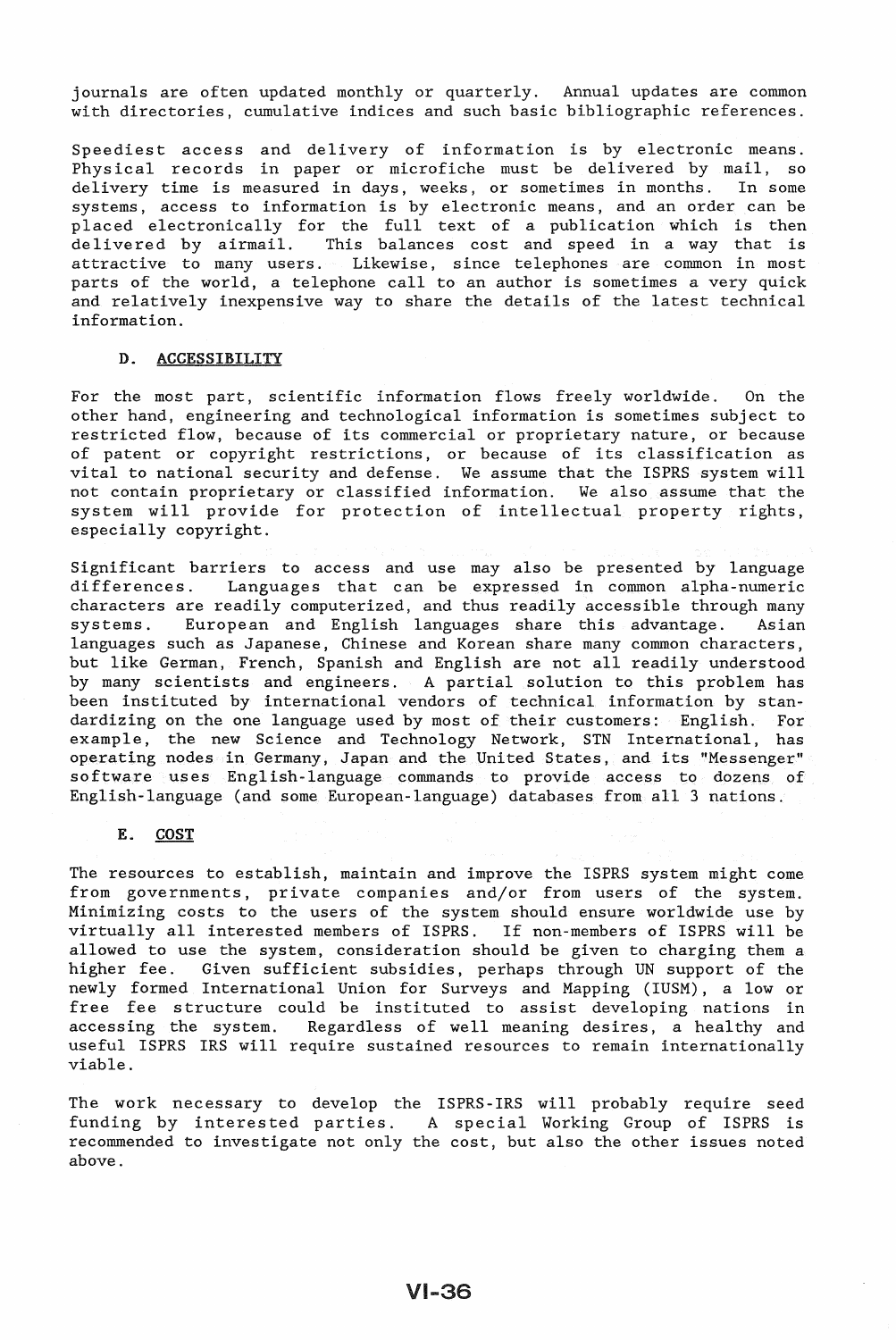### III. EXISTING MECHANISMS

#### COMPUTERIZED INFORMATION SERVICES ON-LINE A.

Many bibliographic information needs of ISPRS members are being met today by existing mechanisms. Some of the major computerized systems in use by ISPRS members are Bibliographic Retrieval Services (BRS) , Data-Star, DIALOG, Orbit and STN International.

For example, DIALOG is a comprehensive, computer-based on-line system giving instant access to summaries of reports and articles, detailed financial data and directory listings on companies, statistics, full-text articles and newswires ... from a pool of over 100 million items. With over 300 databases on virtually every subject, DIALOG is frequently used by experts and professionals in many fields. The system provides instant response to individual queries. Information is supplied on the questioner's computer terminal...on the screen or printed at your terminal. You pay for the time you are connected to the DIALOG computer and for search results ("hits"). Charges average about \$1 U.S. per minute and a typical search is completed in less than 10 minutes. The most common method for access is through a local telephone call to a data communications network, such as Dialnet, Uninet,<br>Tymnet or Telenet, Throughout the world, local or time-shared Throughout the world, local or time-shared telecommunications connections can be arranged through local government telecommunications networks or through Dialnet in London. In addition to these networks, access can be achieved through TWX and international Telex. Some databases of interest to ISPRS members that are accessible through DIALOG are:

Agricola - Index to worldwide research on agriculture and nutrition.

Compendex - Abstracts of engineering and technology literature including water, mining, industrial, metal, pollution, computer, electronic and civil engineering.

Conference Papers Index Centralized index to papers presented at scientific and technical conferences around the world.

Engineering Information Inc. International journals, articles and reports on research and applications in engineering.

Federal Research In Progress - Summaries of current ongoing research sponsored by U.S. government agencies.

Geo Archive - Index of publications in geophysics, geochemistry, geology, paleontology.

Geo Ref - Surveys of worldwide technical literature on geological, geophysical and petrological research.

IAA - International Aerospace Abstracts of worldwide articles in aerospace research and technology and allied sciences.

INSPEC Abstracts of research in physics, electrical engineering, electronics, computers and engineering.

Meteorological and GeoAstrophysical Abstracts - Synopses of worldwide research in these subjects.

 $V - 37$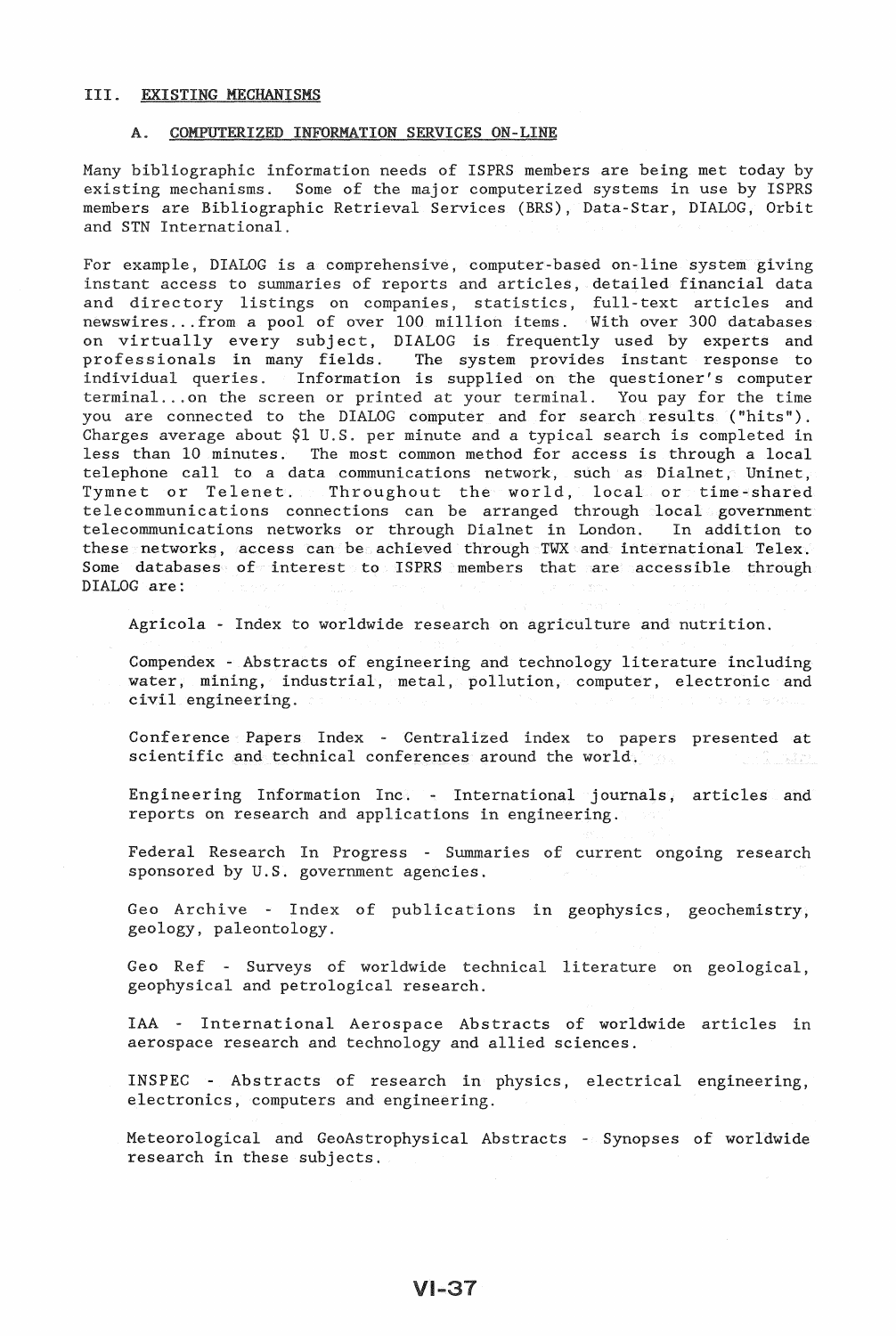NTIS - Abstracts of U.S. and other government-sponsored research, development and engineering.

Oceanic Abstracts - Summaries of worldwide research on oceanography and marine science.

PTO - Index of US Patent and Trademark Office's patent bibliographic database with exemplary claims.

SPIN - Abstracts of current American and Soviet research in physics, astronomy and geophysics.

Environmental information is available from the U. S. National Environmental Data Referral Service (NEDRES), from a database which is computer-searchable from anywhere in the world. NEDRES also produces printed catalogs with references to selected environmental information and data.

## B. COMPUTERIZED RETROSPECTIVE SEARCHES

When a new set of questions is being researched, it is good practice to begin by searching the technical literature comprehensively for relevant information and data. Such searches are most effectively done today with computer assistance.

For example, NTIS provides "Published Searches" which give current bibliographic citations on a specific topic in many general subject categories such as: Cameras; display systems; image processing; land use; LANDSAT; mapping; photogrammetry; photography; radar; remote sensing; scene analysis; etc. from the NTIS database, or from some 20 others from the U.S., U.K. and Western Europe. Citations include title, author's name, sponsor, and a summary of the research cited. They are regularly prepared for subject areas of current high interest. For example, under the subject category "Image Processing" specific topic searches relevant to ISPRS members include:

| Source<br>Data Base | <b>Example 2018 Period of</b><br>Topic Manuscript Coverage                               |                                         | No. of Abstracts<br><u>n Search in</u> |  |
|---------------------|------------------------------------------------------------------------------------------|-----------------------------------------|----------------------------------------|--|
| INSPEC              | Digital Image<br>Processing<br>Algorithms                                                | 1975-10/86<br>그는 아직 아직 사람들은 아직 사람들이 없다. | 140                                    |  |
| PTO.                | Image Processing                                                                         | 1970-2/86                               | 84                                     |  |
| <b>INSPEC</b>       | Photogrammetry:<br>Equipment and<br>Image Processing                                     | $1975 - 2/86$                           | 310                                    |  |
| IAA                 | Synthetic Aperture<br>Radars: Spaceborne<br>& Airborne Land &<br>Sea Observation Systems | 1978-86                                 | 167                                    |  |

A bibliographic database that concentrates on P&RS literature is REmote Sensing On-line Retrieval System (RESORS) maintained and funded by the Candaian government through the Canada Center for Remote Sensing (CCRS). RESORS maintains a free access to references relating to the techniques, instrumentation, and applications of remote sensing, photogrammetry and image analysis literature, primarily in English and French .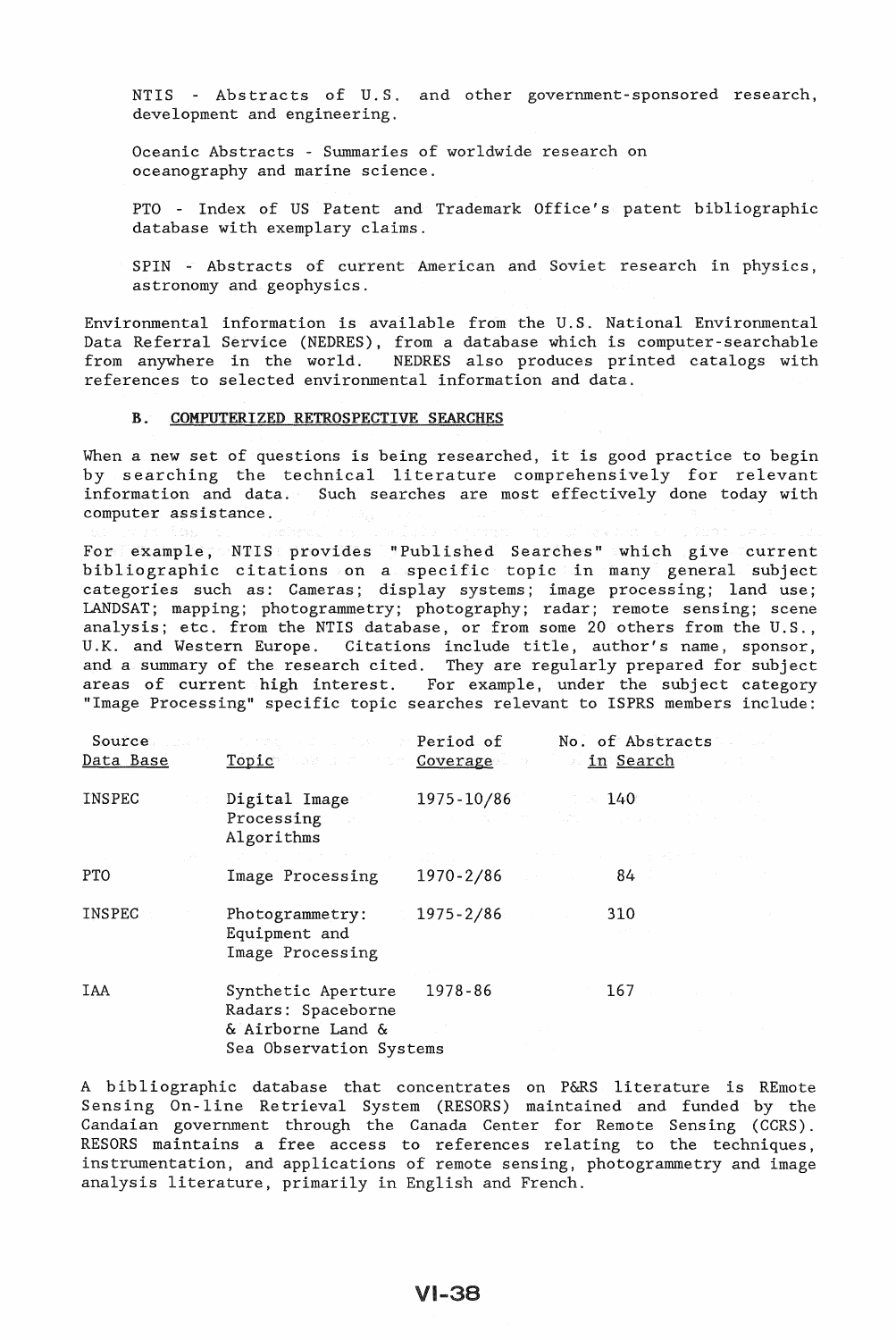As of November 1986, over 53,000 documents have been entered into RESORS.<br>Updates are kept current by CCRS approximately twice a year. Specific Updates are kept current by CCRS approximately twice a year. literature searches are conducted free using the over 1,800 keywords in the RESORS dictionary. A special feature is that the entire database and keyword search software is available on optical disk for about \$750 CDN.

Subsets of the NTIS database are similarly available on optical disk (CD/ROM) . DIALOG, Silver Platter, *OCIC,* and other companies have joint ventures with NTIS to identify special groups, such as ISPRS, whose needs for NTIS information are best met by use of this new medium. This is worthy of special exploration by ISPRS.

#### "PHOTOGRAMMETRIA" C.

This official journal of the ISPRS is a potential vehicle for publication of current bibliographies of P&RS information. A special editor for bibliographies could be enlisted to solicit, receive and categorize citations of current P&RS articles and documents produced or identified by ISPRS members. At a minimum the printed citation would include title, author, organization name and address, date and length. Space permitting, abstracts could also be published.

Currently this type service to ISPRS is provided by volunteer book reviewers, staffed by a Book Review Editor, and by voluntary reporters on Conferences and Meetings, staffed by a Reports Editor. The expansion of the role of Photogrammetria can enhance its role of communicating P&RS science and engineering information in a timely fashion to ISPRS members. It also serves as a free access window on current P&RS information for developing nations.

## D. DEDICATED NEWSLETTERS

Many researchers stay aware of current research and publications of special interest to them by subscribing to periodic newsletters.

For example, NTIS alerts thousands of researchers every week of new reports that have just entered the NTIS collection. Each newsletter (26 separate ones are prepared weekly) gives the full bibliographic citations of the results of recent R&D activity. These 4- to 10-page publications cover topics of interest to ISPRS members such as:

- Agriculture & Food
- Civil Engineering
- Communication (Graphics)
- Computers, Control & Information Theory (Pattern Recognition & Image Processing)
- Government Inventions for Licensing (Instruments)
- Manufacturing Technology (CAD/CAM, Robotics)
- Natural Resources & Earth Sciences (Cartography)
- Ocean Technology & Engineering
- Physics (Optics)

NTIS is committed to providing such newsletters and similar information products to scientists and engineers in the way that is most useful. An open invitation has been extended to ISPRS management by NTIS management to cooperate in a joint venture to meet the pressing information needs of ISPRS members.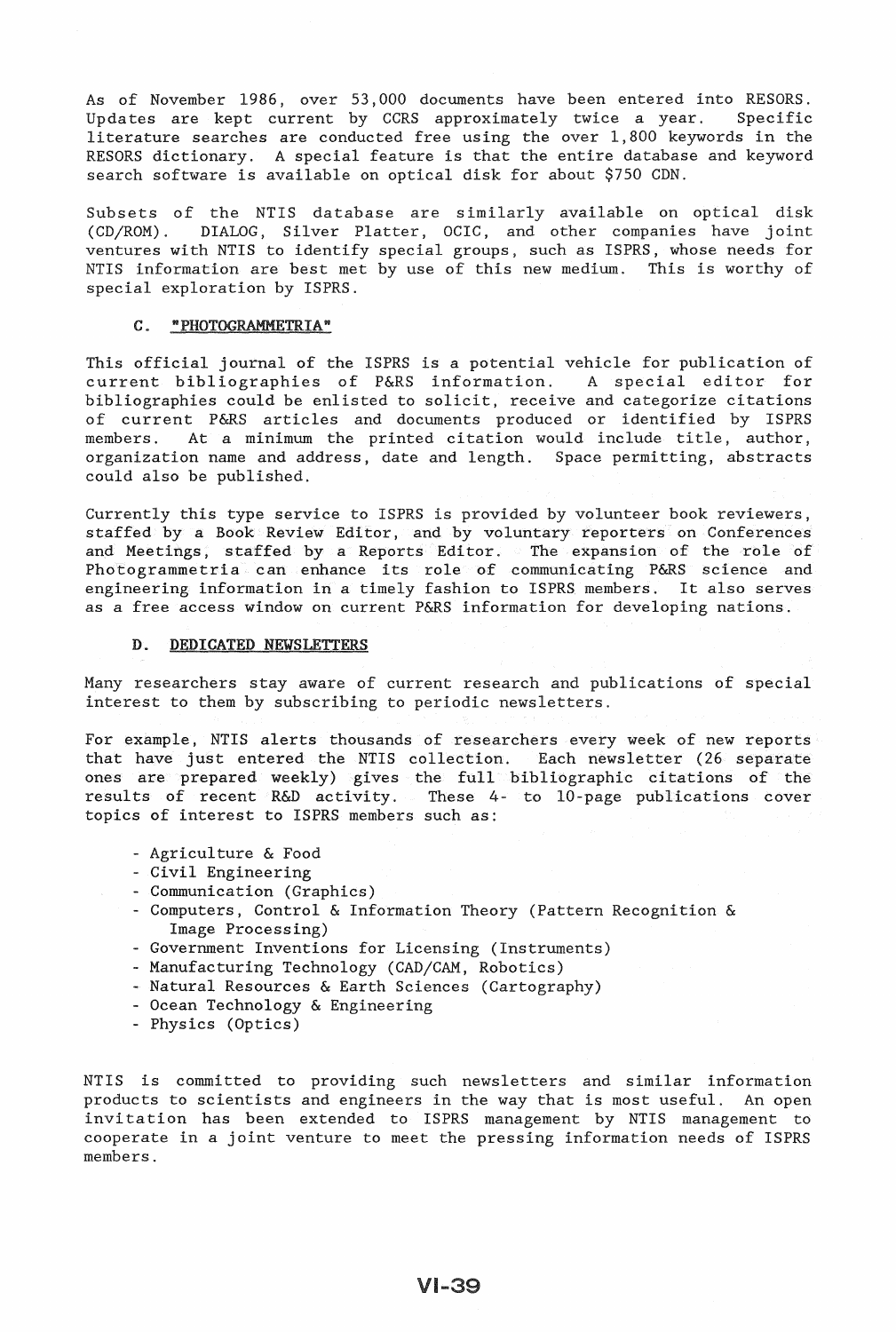A new example of a dedicated newsletter of interest to ISPRS is the "Update on Commercial Remote Sensing" published every other month by the Technology Application Center of the University of New Mexico in the U.S. This current awareness product contains reviews and abstracts of technical information on selected new developments in space remote sensing.

## E. RESEARCH IN PROGRESS

Before any technical reports or journal articles are published, information is usually available within the research community about certain research that is in progress by one or more investigators. In recent years, a few databases have been produced containing essential information on such ongoing research.

The Japan Information Center for Science & Technology (JICST) produces a database on Current Science & Technology Research in Japan. This Japanese language file is accessible online through the JICST Online Information System. Information in this file is developed by JICST through survey research. Approximately 17,000 research projects underway in 600 institutions are covered. The types of organizations covered include government and semi-government research institutions and public technical laboratories, but exclude universities.

Similarly, the Federal Research in Progress (FEDRIP) Database produced by NTIS lets you access details of over 75,000 going research projects funded by the U.S. Government in physical sciences, engineering and life sciences. The database, accessible on-line worldwide through DIALOG, is updated quarterly. Project descriptions include project title, start date, estimated completion date, principal investigator, sponsoring agency, performing institution, summary, progress report and keywords. In addition to being available online, retrospective searches of the database are available from NERAC Incorporated.

Another database, the British Expertise in Science and Technology (B.E.S.T.) Database, was created several years ago with the goal of providing a comprehensive map of who is doing what in British science. Developed by Longman Cartermill Ltd., but supported by a national steering committee comprised of members from government, business and university research establishments, this national database provides access to research expenditure exceeding 2 billion pounds annually.

The B.E.S.T. database contains two primary types of records: expertise and services. The more than 14,000 expertise records focus on individual researchers and provide detailed information regarding their relevant positions held, expertise and current research, duration, amount and title of current project funding and patents. Service records provide full details of the services and facilities available in UK universities, polytechnics and government research establishments. The scope and diversity of information held on B.E.S.T. makes the service as relevant to small companies as to large organizations.

The Federal Applied Technology Database (FATD) produced by NTIS takes a slightly different approach to information on current R&D activities. This database of 12,000 citations is unique in that it identifies selected new and practical U. S. Government technologies offering the best opportunities for commercial applications. Three types of information are provided: